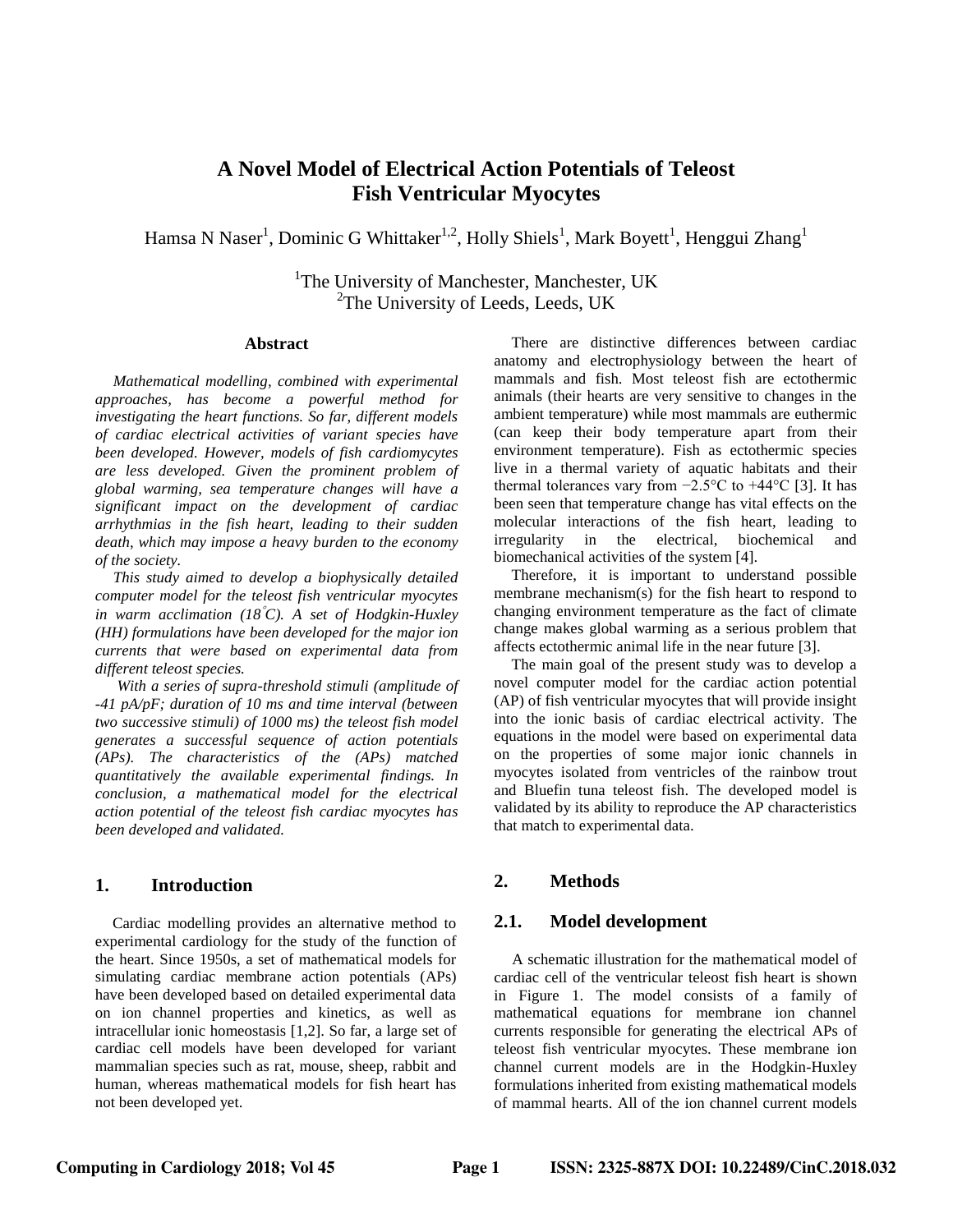were validated by comparing voltage clamp simulation data to experimental recordings.

To obtain parameters of the model equations for each of the ion channels (such as steady-state activation, inactivation and time constant), the Nelder-Mead simplex algorithm [5] was used to optimally fit the model equations to experimental data (not shown in this paper), which were taken from different fish species: rainbow trout and bluefin tuna.

Simulated current–voltage (I-V) relationships of the main ionic currents including  $(I_{Na}, I_{Cal}, I_{Kr},$  and  $I_{K1})$  with the respective experimental findings are shown in (Figure 2). The model also included formulations for the other currents including;  $I_{Nab}$  sodium background current,  $I_{Cab}$ , calcium background current,  $I_{pCa}$ , calcium pump,  $I_{Kp}$ , potassium pump and  $I_{K(ATP)}$ , ATP sensitive potassium current,  $I_{NaCa}$ , sodium-calcium exchanger current,  $I_{NaK}$ , sodium-potassium pump and  $I_{stim}$  is the stimulus current. These formulations are similar to those previously developed by Luo and Rudy in 1994 [6], which forms the basal framework of our mathematical model.

The dynamical course of membrane potential (V) over time (t) in the fish model was described by the following differential equation:

$$
\frac{dV}{dt} = -\frac{l_{tot}}{c_m} \tag{1}
$$

where  $(I_{\text{tot}})$  is the total membrane current and  $(C_{\text{m}})$  is the membrane capacitance;  $I_{\text{tot}}$  is calculated by summing up the individual ion currents shown in Figure 1.



Figure 1. Schematic diagram of the fish model with variant ionic currents and  $Ca^{2+}$  fluxes that are responsible for generating APs. The fluxes within the cell are uptake of  $Ca^{2+}$  from the cytosol to the network sarcoplasmic reticulum (SR)  $(I_{up})$ ,  $Ca^{2+}$  release from the junctional SR  $(I_{rel})$ ,  $Ca^{2+}$  flux from the network SR (NSR) to junctional SR (JSR)  $(I_{tr})$ , Ca<sup>2+</sup> leak from the SR to the cytosol  $(I_{leak})$ .

Figure 2 shows simulated  $I_{Na}$ ,  $I_{Cal}$ ,  $I_{Kr}$  and  $I_{K1}$  currents, which are compared to experimental data from wholecell voltage clamp recordings of teleost fish ventricular myocytes, performed at 17-19 °C [7-10].



Figure 2. Simulated current – voltage (I-V) relationships with experimental data for teleost ventricular cells. Filled circles represent the experimental data while the lines show results from a simulated voltage clamp using the fish ventricular cell model. A, is the I-V curve for  $I_{Na}$ adapted from [11]. B, is the I-V curve for  $I_{\text{Cal}}$  adapted from [8]. C, is the I-V curve for  $I_{Kr}$  adapted from [9]. D, is the I-V curve for  $I_{K1}$  adapted from [12]. The  $I_{Na}$  and  $I_{K1}$ currents were recorded experimentally at  $18^{\circ}$ C while  $I_{Cal}$ current was at 17 $\rm ^{\circ}C$  and I<sub>Kr</sub> at 19 $\rm ^{\circ}C$ .

 The model at warm acclimation was coded in C programing language using a Rush and Larsen numerical integration method [6] to solve the ordinary differential equations. The time step for the model was 0.01ms, which gives a stable solution of the equations and maintains the accuracy of the computation of membrane potentials.

#### **3. Results**

#### **3.1. Fish ventricular action potential**

 Simulated APs were obtained with a 1-Hz stimulation rate and calculated after at least 200 ms of continuous simulation to ensure that a steady-state solution has been reached. The AP for teleost fish ventricular myocytes at 18°C (warm acclimation) is shown in Figure 3.

 Five different phases (0-4) have been observed in the ventricular APs of most vertebrate animals including teleost fish. However, in fish cardiac myocytes phase 1 is absent indicating that the transient outward current  $(I_{to})$ (which is mainly carried by  $K^+$  ions generating the phase 1 repolarization) does not exist in the fish heart [3].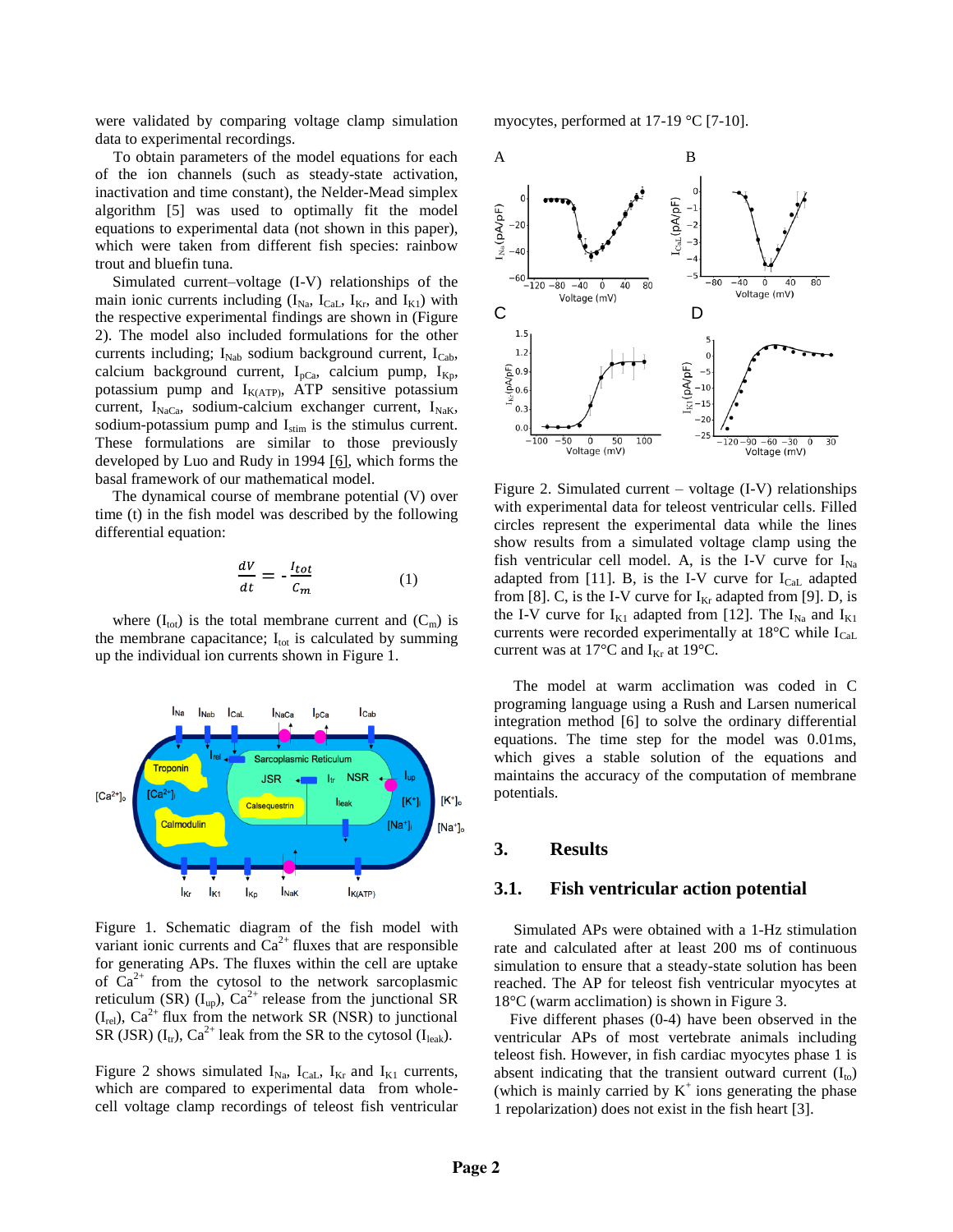Moreover, the main repolarization currents is the rapid component of the delayed rectifier current  $(I_{Kr})$  while the slow component of the delayed rectifier  $K^+$  current  $(I_{Ks})$  is not found in the teleost heart. However, it might be involved in other type of fish [3].



Figure 3. Simulated steady state APs (over a 3000 ms period) of the teleost fish ventricular myocytes at 18°C.

# **3.2. Model validation**

To validate the model, the characteristics of APs were computed and compared to experimental data. Results are shown in Figure 4.

The characteristics include the overshoot (OS) and AP amplitude (APA). In simulations, they were 9.5 and 84 mV respectively, which are in agreement with experimental data [13]. In the model, the computed resting membrane potential (RMP) is -72 mV, which is the same as that of experimental recordings [13].

The simulated APD at 50% of AP repolarisation  $(APD<sub>50</sub>)$  of the ventricular cell is 265 ms and the simulated APD at 90% of AP repolarisation (APD<sub>90</sub>) is 308.8 ms, all of which match well with experimental findings of different teleost species including (rainbow, perch, pike, burbot, roach, crucian carp) from Haverinen and Vornanen [13]. The maximum upstroke velocity  $(dV/dt<sub>max</sub>)$  is 56 V/s, but no experimental data has been published yet to compare with.



Figure 4. Characteristics of simulated APs compared with available experimental data for teleost fish model. In (A) the overshoot (OS), resting potential (RP) and AP amplitude (APA) are shown for the ventricular cells.  $APD<sub>50</sub>$  and  $APD<sub>90</sub>$  values for ventricular myocytes are shown in (B). The source of the experimental data is from Haverinen and Vornanen [13].

The steady state APD rate-dependence for the  $APD<sub>90</sub>$  of the fish ventricular model is shown in Figure 5. The  $APD_{90}$  restitution curve illustrates that at basic cycle lengths (BCLs) below 1000 ms, the model demonstrates a great rate dependency and it becomes more stable at BCLs above 1000 ms.